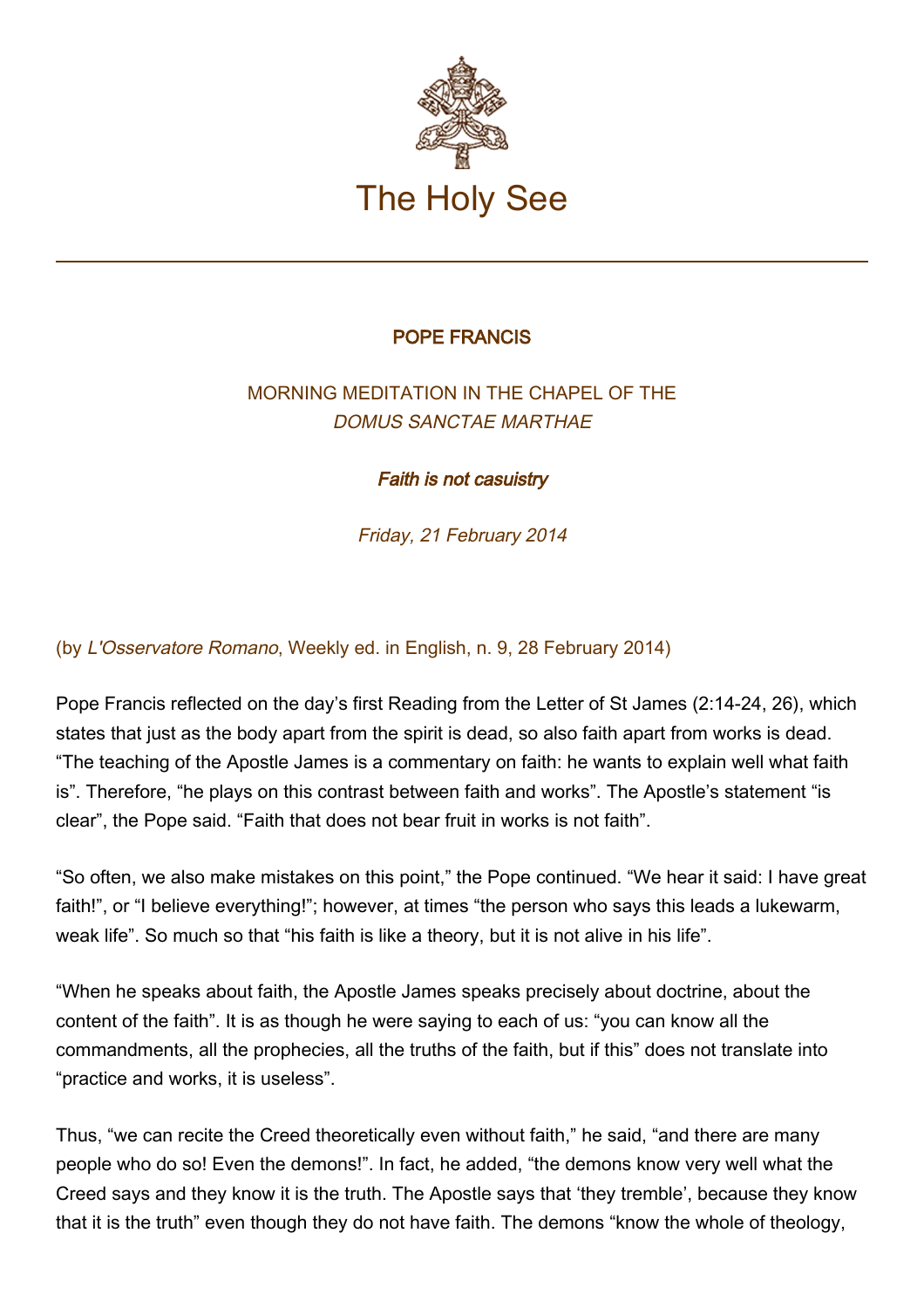they have Denzinger memorized, but they do not have faith. Having faith is not a matter of having knowledge: having faith means receiving God's message brought to us by Jesus Christ, living it out and carrying it forward".

Pope Francis then pointed to "the signs" by which we can recognize "a person who knows what we are to believe but who does not have faith". The Pope noted two particular signs that we find in the Gospel. A first sign is "casuistry", and he recalled all those who approached Jesus to present him with cases such as: is it lawful to pay taxes to Caesar?" Or the case in which "a woman was widowed, poor thing, who according to the law had to marry the seven brothers of her husband in order to have a child". This "is casuistry," the Pope said. And "casuistry is precisely the place to which all those people go who believe they have faith" but only have a knowledge of its content. Thus, "when we find a Christian" who only asks "if it is licit to do this and if the Church could do that," it either means "that they do not have faith, or that it is too weak".

The second sign is ideology. We cannot be "Christians who think of the faith as a system of ideas, as an ideology," Pope Francis said. It is a risk that "also existed in Jesus' time" and was set forth by the gnostics. "The Apostle James says that ideologues of the faith are the Antichrist". Thus, the Pope explained, "those who fall into casuistry or ideology are Christians who know doctrine but who lack faith. Like the demons, with the difference that the demons tremble, whereas these do not: they live in peace".

Pope Francis then proposed three figures taken from the Gospel, who "do not know doctrine but who have great faith". First, he spoke about the Canaanite woman, who was a pagan but who had faith in Jesus "because the Holy Spirit had touched her heart". She "bore witness to her faith: this is the key word". Then there was the Samaritan who "beforehand did not believe anything" or whose belief was misguided, but who came to believe "once she encountered Jesus": that is, prior to encountering Jesus she had a "casuistic way of thinking", she wondered if she had to worship God "on this mountain or that". But after having "spoken with the Lord, she felt something" in her heart and in haste "went away to say: I found a man who told me all that I ever did!". She had faith "because he encountered Jesus Christ and not abstract truths".

The third Gospel figure which the Pope put forward is the "man born blind who went to Jesus to ask him for the grace to see". And "then, poor thing," the Pope said, "he became involved in a battle between the Pharisees, the Sadducees and the doctors of the Law: he and his parents were called upon to give an account after this annoying and bothersome episode". The Gospel tells us that "the Lord looked at him and said to him: 'Do you believe?'". The man born blind "did not know theology, perhaps he knew the commandments", and yet he recognized in Jesus the Son of God "and falling to his knees he worshipped the Lord".

These are the two contrasting realities: on the one hand, there are "those who have doctrine and know things", and on the other there are "those who have faith". Between them stands a certainty: